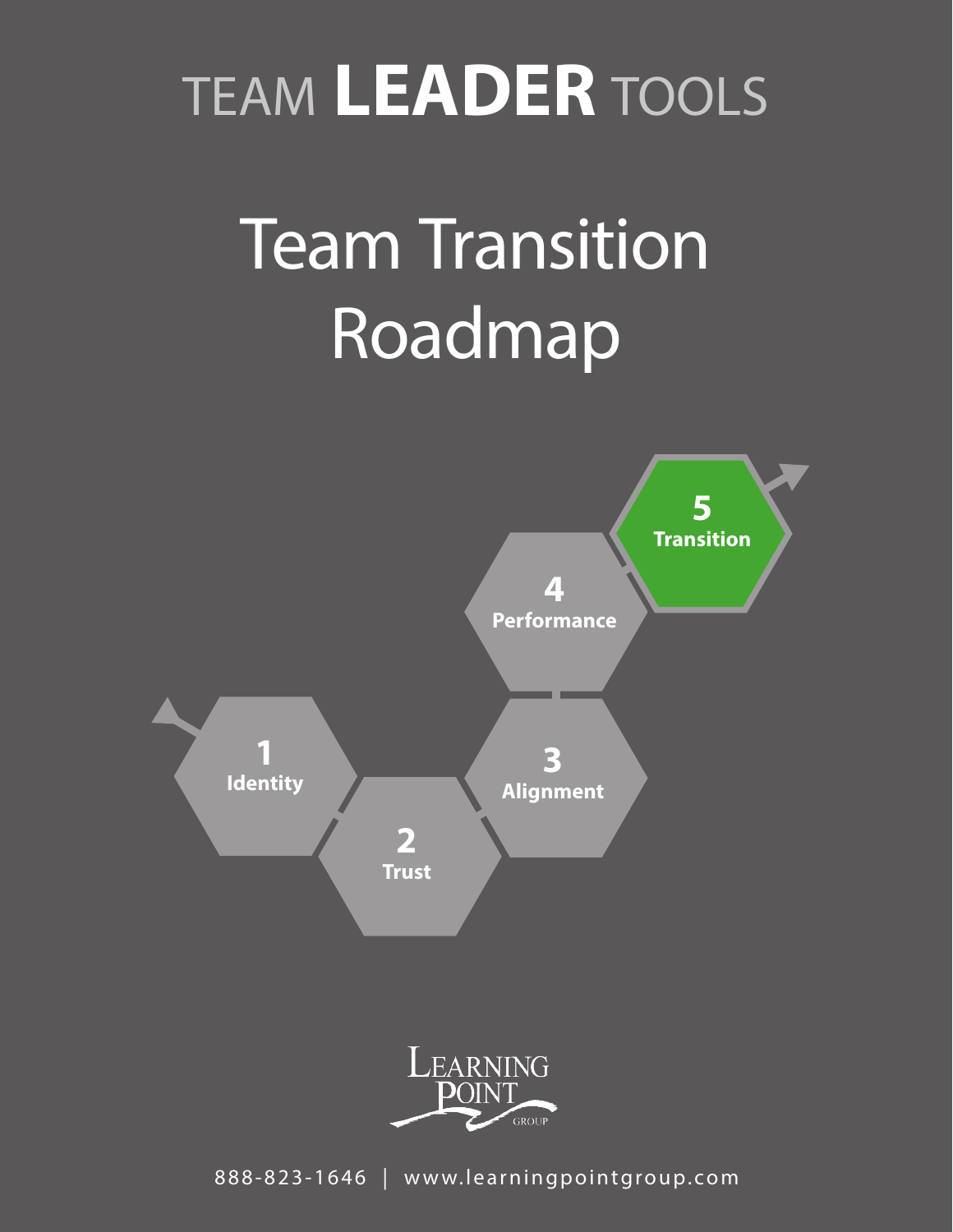

#### **WHY**

Leading teams requires that you develop within the team a readiness and resilience for change as well as the skill to effectively navigate the actual transition that change requires.

Some changes may be initiated by the team itself, but many will be imposed upon the team from outside forces.

The outcome of successful team transition is a renewed allegiance, focus, and commitment to what matters most to the team. A renewed team identity.

## **SUGGESTED PRACTICE**

Develop within the team a readiness and resilience for change and transition. Some changes may be initiated by the team itself, but many will be imposed upon the team from outside forces.

The outcome of successful team transition is a renewed allegiance, focus, and commitment to what matters most. A renewed team identity.

#### **HOW**

#### **1**  $\bigcirc$  LEARN TEAM TRANSITION.

Use this Team Transition Roadmap to help your team learn what team transition means, why it is important, and how to best manage it when it occurs within the team. Help your team learn about each of the "Four R's" of change and transition.

### **2** O DISCUSS TEAM TRANSITION.

Discuss as a team the "Four R's"of team change and transition (Review, Reinforce, Realign, and Renew). Define what each should mean for your team. Discuss as a team how each of the "Four R's" can help your team manage change and transition.

#### **TAKE ACTION to ENHANCE TEAM TRANSITION. 3**

With your team, plan a few specific actions that are relevant to your team to better navigate change and transition. Lead and support your team as it implements those actions.

#### **CHECK on TEAM TRANSITION. 4**  $\bigcap$

Help your team check its progress. How well has it implemented planned actions? How have those actions helped to manage change and transition? What should be the next key actions?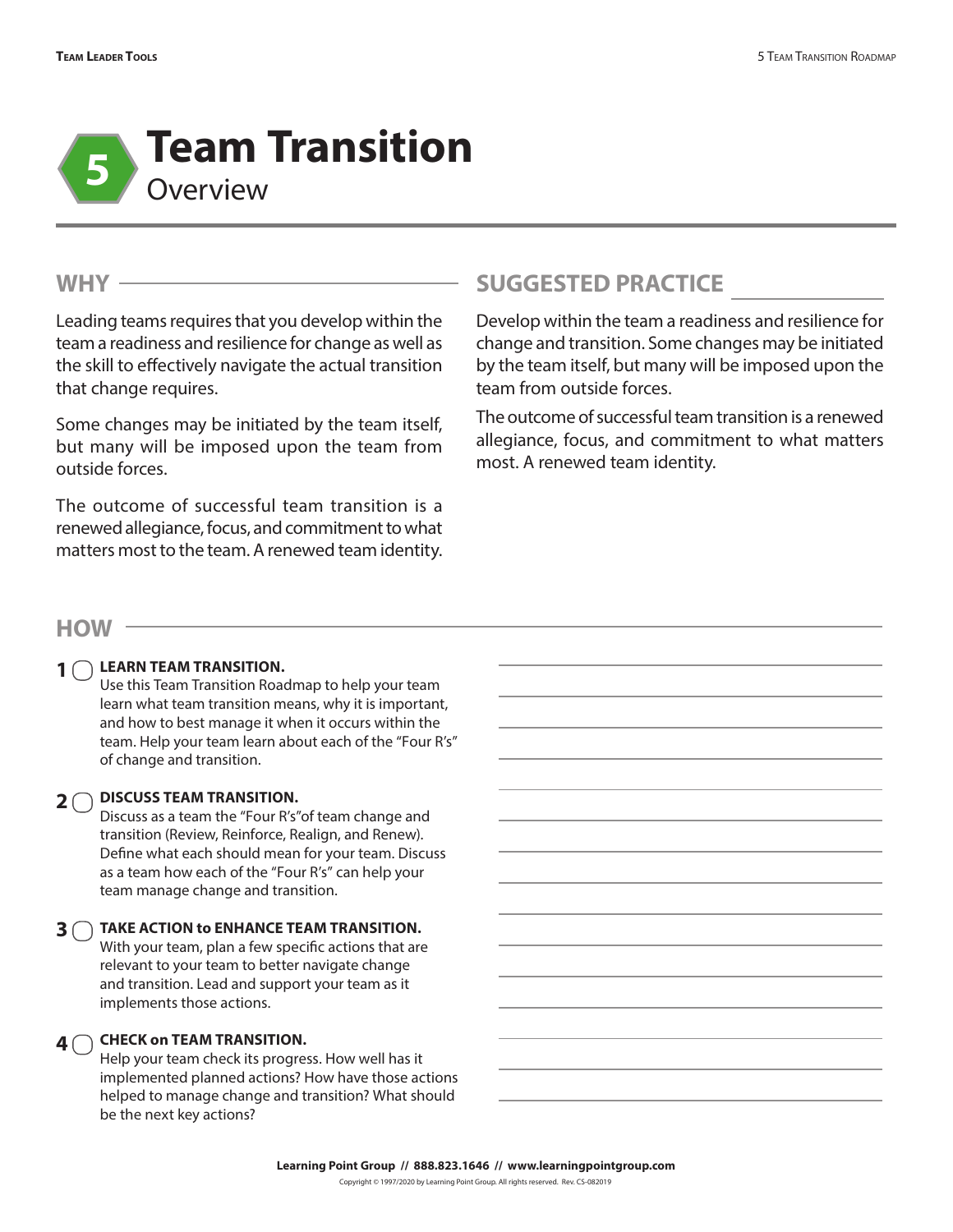



**Learning Point Group // 888.823.1646 // www.learningpointgroup.com** Copyright © 1997/2020 by Learning Point Group. All rights reserved. Rev. CS-082019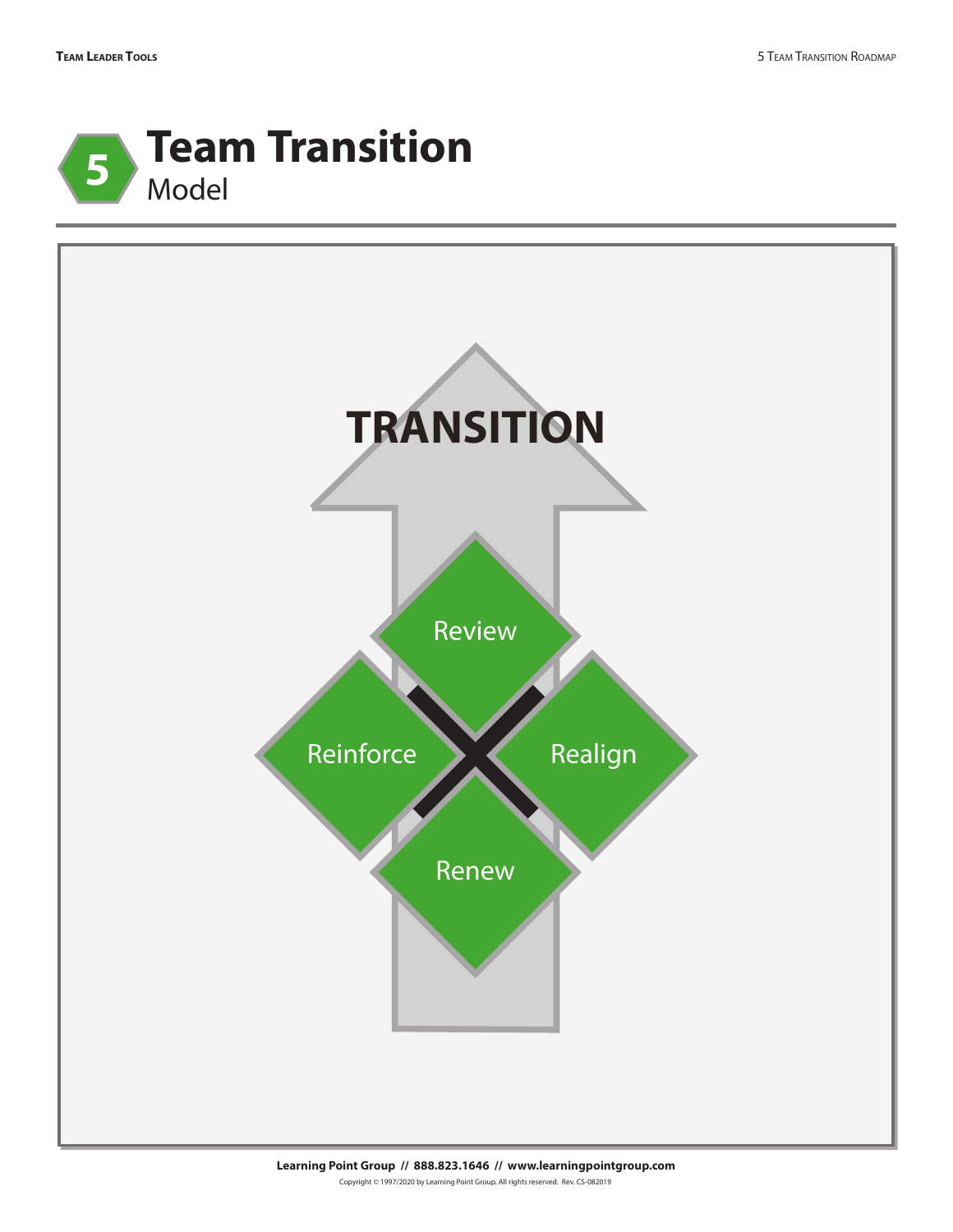

The Team Transition Worksheet will help you assess, discuss, and improve your team's ability to manage necessary change and transition.

| How well are we doing at<br>each team transition factor?    | What are we currently<br>doing well? | What can we do to<br>improve in this area? |
|-------------------------------------------------------------|--------------------------------------|--------------------------------------------|
| <b>Review</b>                                               |                                      |                                            |
| Very Weak 1 -- 2 -- 3 -- 4 -- 5 Very Strong                 |                                      |                                            |
|                                                             |                                      |                                            |
|                                                             |                                      |                                            |
| Reinforce                                                   |                                      |                                            |
| Very Weak 1 -- 2 -- 3 -- 4 -- 5 Very Strong                 |                                      |                                            |
|                                                             |                                      |                                            |
|                                                             |                                      |                                            |
|                                                             |                                      |                                            |
| Realign<br>Very Weak 1 -- 2 -- 3 -- 4 -- 5 Very Strong      |                                      |                                            |
|                                                             |                                      |                                            |
|                                                             |                                      |                                            |
|                                                             |                                      |                                            |
| <b>Renew</b><br>Very Weak 1 -- 2 -- 3 -- 4 -- 5 Very Strong |                                      |                                            |
|                                                             |                                      |                                            |
|                                                             |                                      |                                            |

#### **ASSESS -- > DISCUSS -- > PERFORM**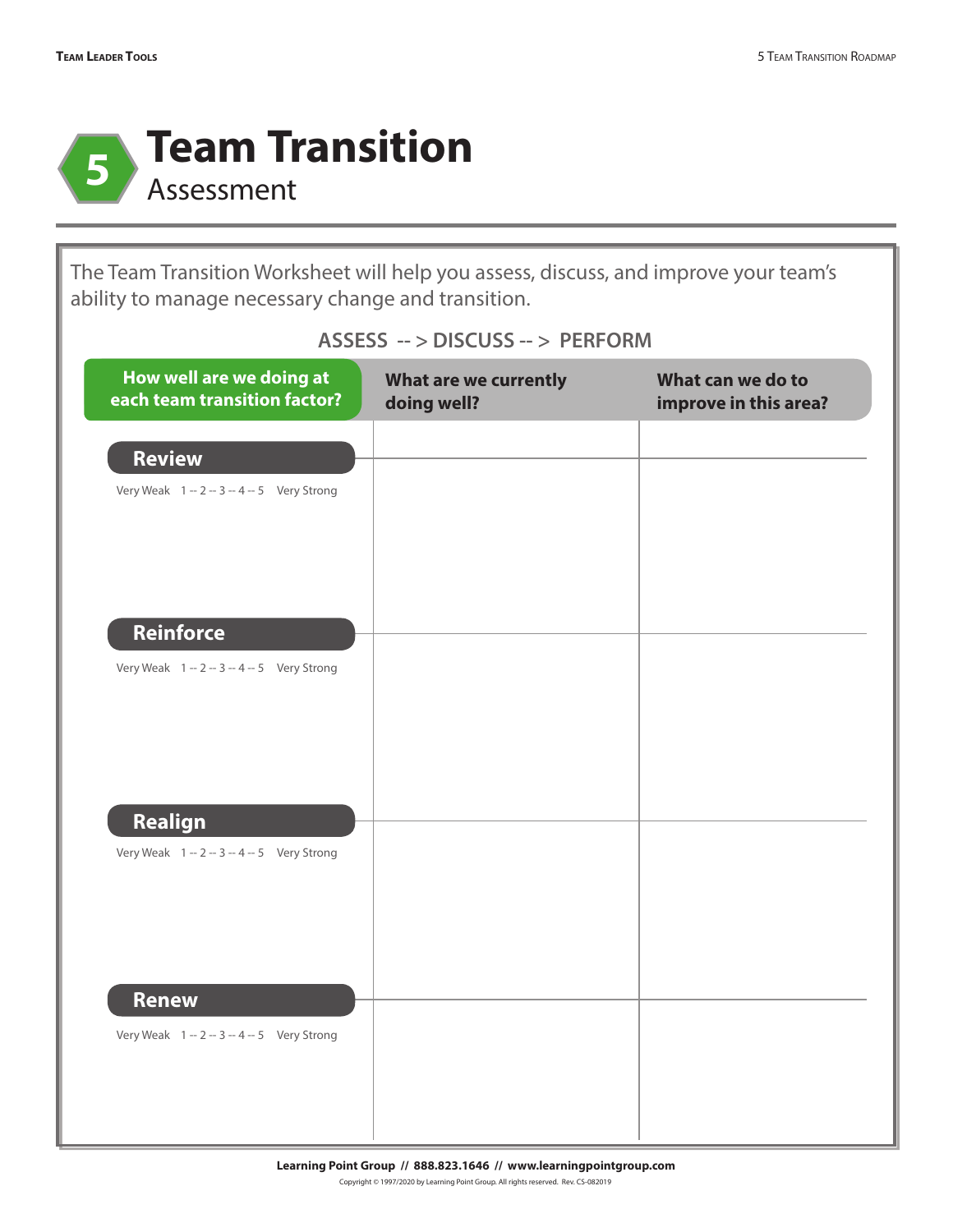

Your team will benefit from holding regular review sessions. Use the questions below to guide your team discussion and build your team's readiness to handle change and transition.

| <b>Team Discussion</b>                                                                                      |        |
|-------------------------------------------------------------------------------------------------------------|--------|
|                                                                                                             | Notes: |
| • Do we take time on a<br>regular basis to review and<br>discuss the team's identity?                       |        |
| • Do we take time on a<br>regular basis to review and<br>discuss the team's results?                        |        |
| • Do we effectively use<br>the team SCOREBOARD<br>concept to help us review<br>team success?                |        |
| • Do we take time on a<br>regular basis to review<br>and discuss the team's key<br>processes and standards? |        |
| • What can we do as a team<br>to more effectively REVIEW<br>our progress?                                   |        |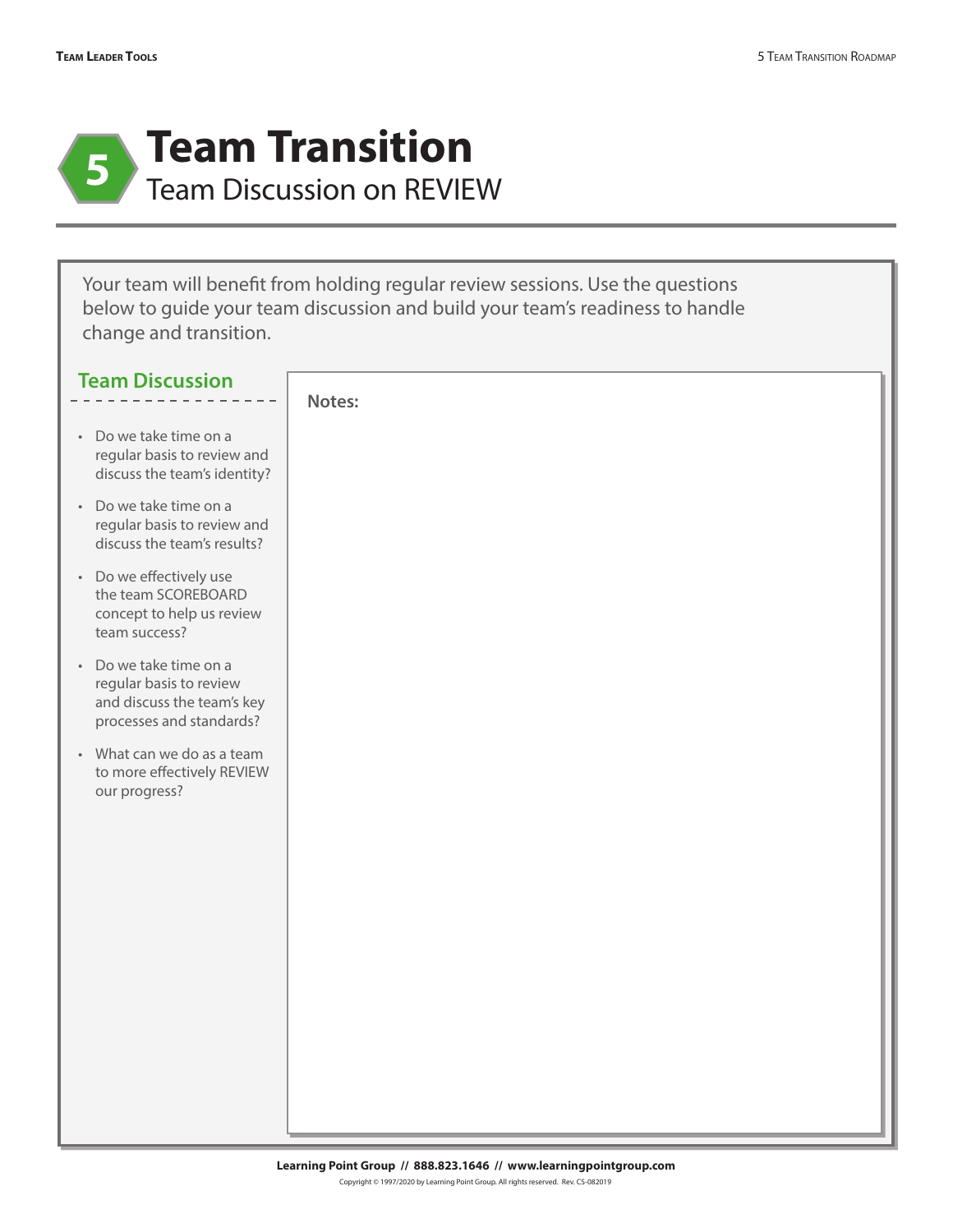

Your team will become stronger and more resilient as you reinforce the critical work of the team. Use the questions below to guide your team discussion, recognize what is going well, and identify areas for improvement.

| <b>Team Discussion</b>                                                                              | Notes: |
|-----------------------------------------------------------------------------------------------------|--------|
| • Do we recognize and celebrate<br>both team and individual<br>successes?                           |        |
| • Do we look for ways to standardize<br>the things that are working well?                           |        |
| • Do we continually look for ways to<br>improve the team process?                                   |        |
| • Do we identify the team's weak<br>points and make them stronger?                                  |        |
| • Do we take time to build the<br>team's readiness and resilience for<br>change?                    |        |
| • What can we do as a team to more<br>effectively REINFORCE the team's<br>ability to manage change? |        |
| • What can we do as a team to more<br>effectively REINFORCE the team's<br>ongoing success?          |        |
|                                                                                                     |        |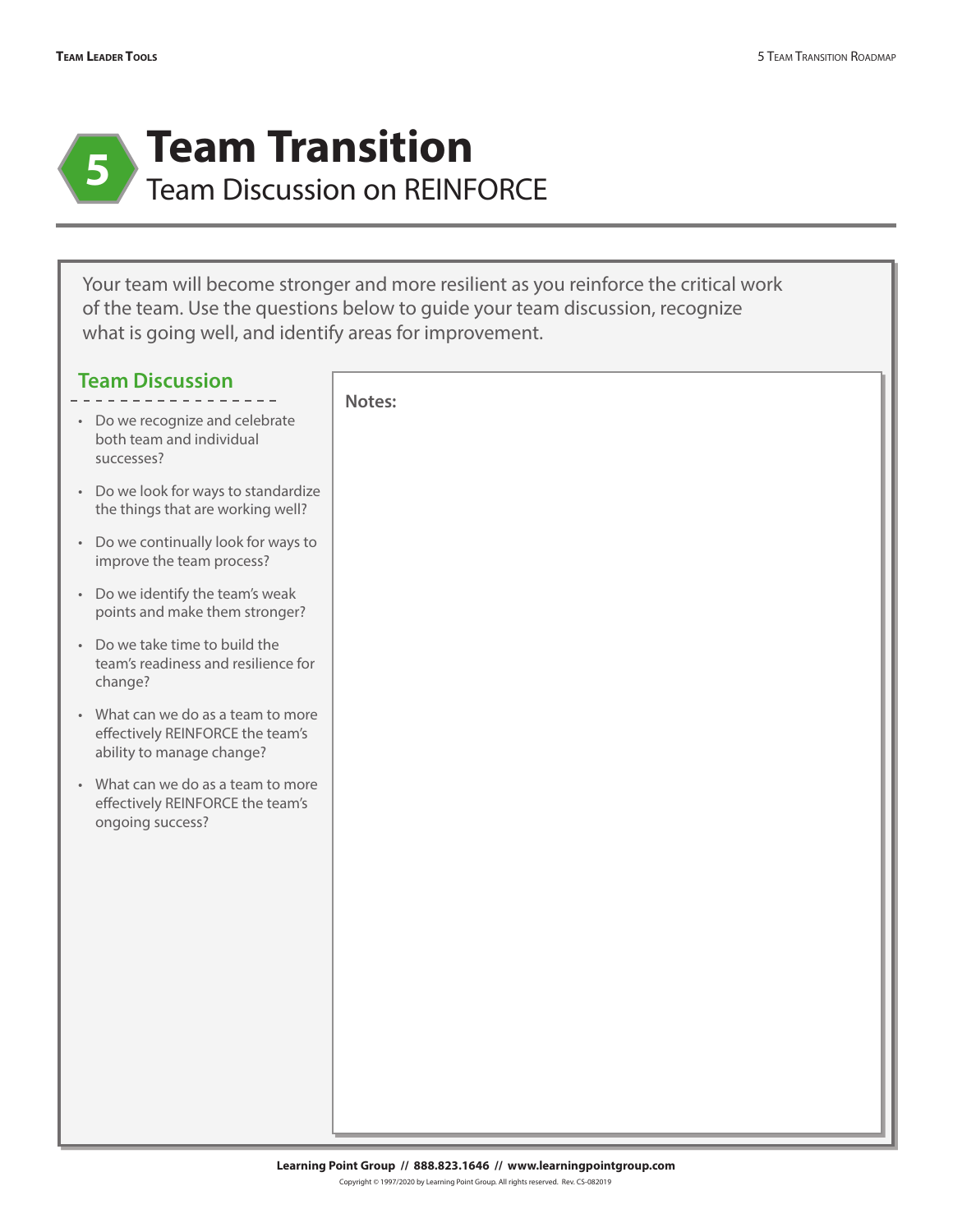

Team transition is often necessary because priorities shift. In addition, experience will teach your team that certain approaches and methods are more effective than others. Use the questions below to guide your team discussion on realignment.

| <b>Team Discussion</b> |  |  |  |  |  |  |  |  |  |  |  |  |  |  |  |  |
|------------------------|--|--|--|--|--|--|--|--|--|--|--|--|--|--|--|--|
|                        |  |  |  |  |  |  |  |  |  |  |  |  |  |  |  |  |

- Do we stay current on issues and trends that could impact our team?
- Are the goals of our team still relevant?
- Are our decisions, actions, and daily practices still aligned with what matters most?
- What adjustments do we need to make to better align to our vision?
- What adjustments do we need to make to our goals?
- What adjustments do we need to make to our roles?
- What changes are occurring to our team that will require changes in how we operate individually?
- As a team, what do we need to START, STOP, and CONTINUE doing?

| Notes: |  |  |
|--------|--|--|
|        |  |  |
|        |  |  |
|        |  |  |
|        |  |  |
|        |  |  |
|        |  |  |
|        |  |  |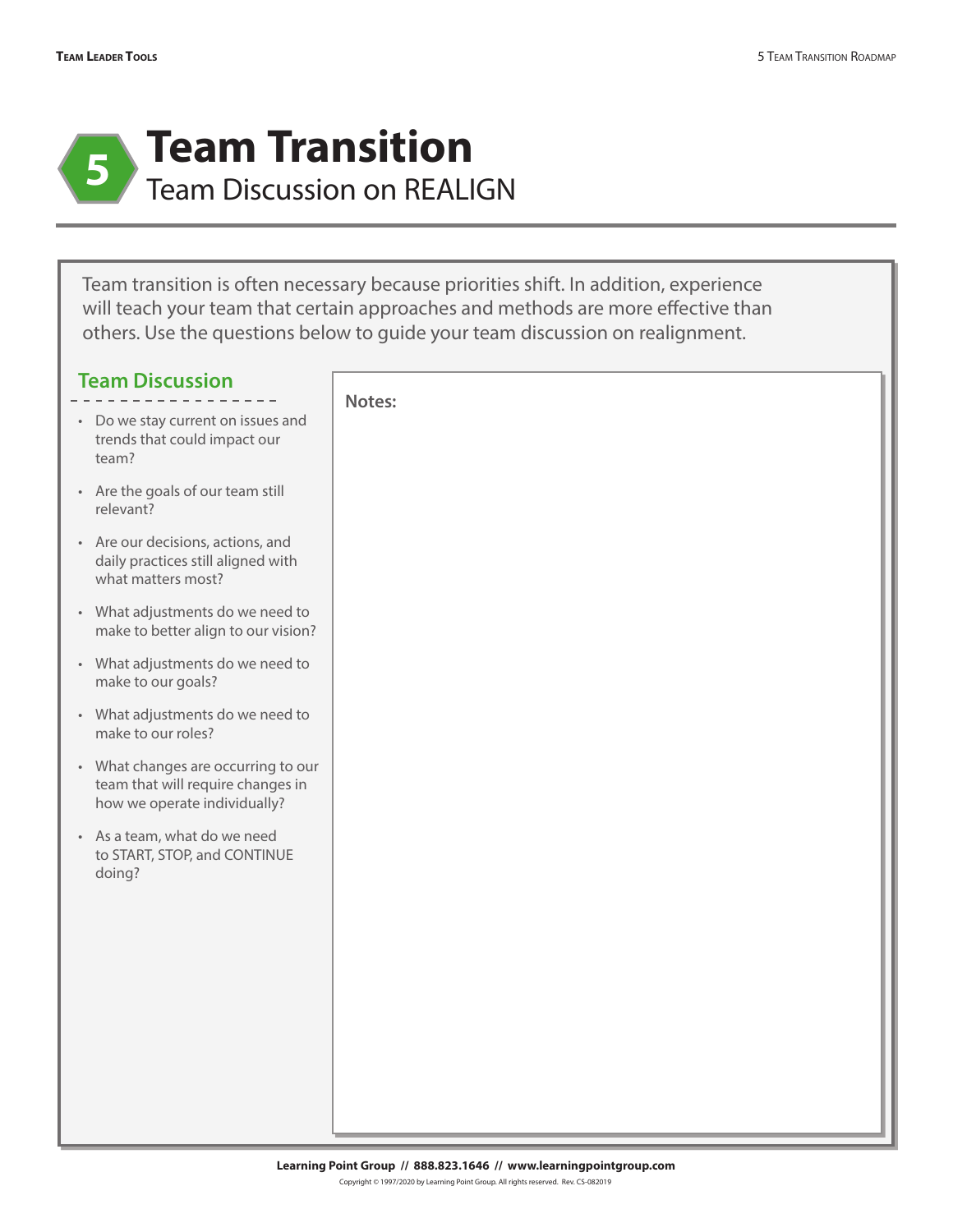

Team transition requires renewing team commitment and energy to what matters most. Use the questions below to guide your team discussion to regain commitment, energy, and focus on what matters most to the team.

| <b>Team Discussion</b>                                                                                                        | Notes: |
|-------------------------------------------------------------------------------------------------------------------------------|--------|
| · Is our purpose as a team still clear<br>and compelling?                                                                     |        |
| • Do we feel that we still provide<br>value as a team?                                                                        |        |
| • Do we have adequate support and<br>acknowledgement?                                                                         |        |
| • Are we jointly committed to our<br>team's purpose, people, priorities,<br>parameters, processes, and<br>progress as a team? |        |
| • Do we have the necessary focus<br>and energy to continue?                                                                   |        |
| • What type of support and<br>cooperation do we need to sustain<br>our focus and commitment?                                  |        |
| • What can we do as a team to more<br>effectively RENEW our focus and<br>commitment to team success?                          |        |
|                                                                                                                               |        |